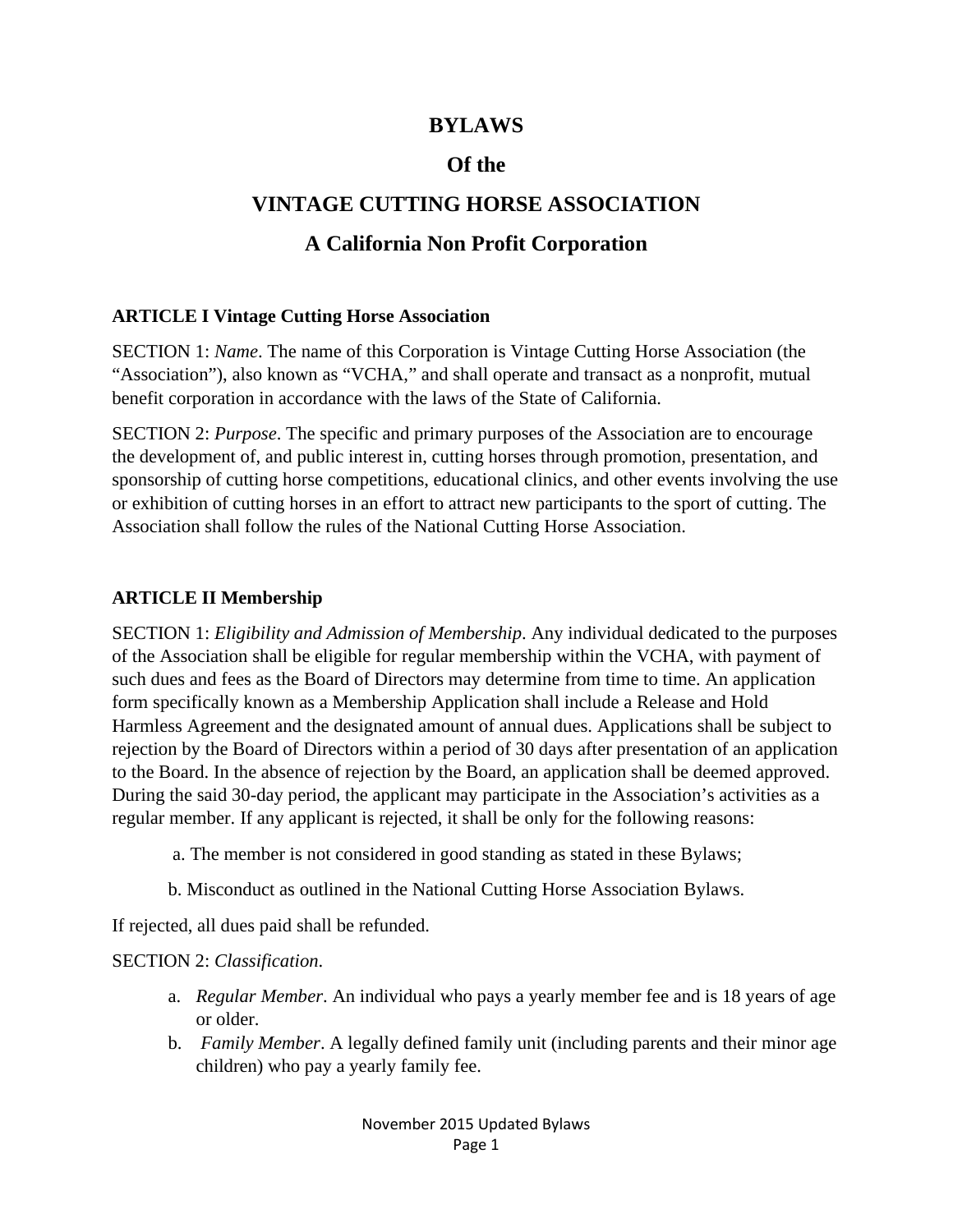- c. *Youth Member*. An individual younger who is 18 years old as of January 1st of the current year.
- d. *Loper Member*. For an annual loper fee, an individual can ride at VCHA events, but cannot work cattle at a show or practice/playday event. A regular member may designate more than one individual to be a loper member for one annual loper fee per individual. Each individual loper member must complete and sign the Release and Hold Harmless Agreement section of the Membership Application before riding at a VCHA event. Upon payment of an initiation fee determined by the Board of Directors, the loper member may become a regular member with all privileges accorded that membership.
- e. *Life Member*. A regular member in good standing may elect to become a life member upon payment of a fee determined by the Board of Directors Thereafter, the life member shall have no further obligation to pay the annual dues required.
- f. *Honorary Life Time Member*. An honorary lifetime membership is bestowed upon a deserving individual by unanimous vote of the Board of Directors. An honorary member may participate in all activities of the VCHA, have the same privileges and power as any other member, but shall have no obligation to pay membership dues.

SECTION 3. *Voting Privileges*. All regular, life, and honorary life members in good standing shall have the right to vote on the election of directors, the disposition of the assets of the Association, on any merger and its principle terms, and on any election to dissolve the corporation; each such member shall have one vote. In addition, each such member shall have all of the rights afforded members under the California Non-profit Mutual Benefit Corporation Law. However, no member who shall be delinquent by reason of non-payment of dues or other debts owed the Association shall be entitled to vote while such delinquency continues. No youth or loper member shall have any voting privileges.

SECTION 4. *Assessments*. No member shall be subject to any assessments or liability by reason of membership in the Association.

SECTION 5. *Dues and Fees*. Each member must pay, within the time and upon conditions set by the Board of Directors, dues and fees in the amount to be determined from time to time by the Board of Directors and approved by the membership.

SECTION 6. *Membership Standing*. Members who have paid the required dues and fees in accordance with these bylaws and who are not suspended shall be members in good standing.

SECTION 7. *Property Rights*. The Association does not contemplate pecuniary gain or profit to the members thereof. Upon dissolution of the Association, all obligations and debts shall be paid and any assets remaining distributed in the manner designated by the Board of Directors, or in lieu of such designation, as provided by law.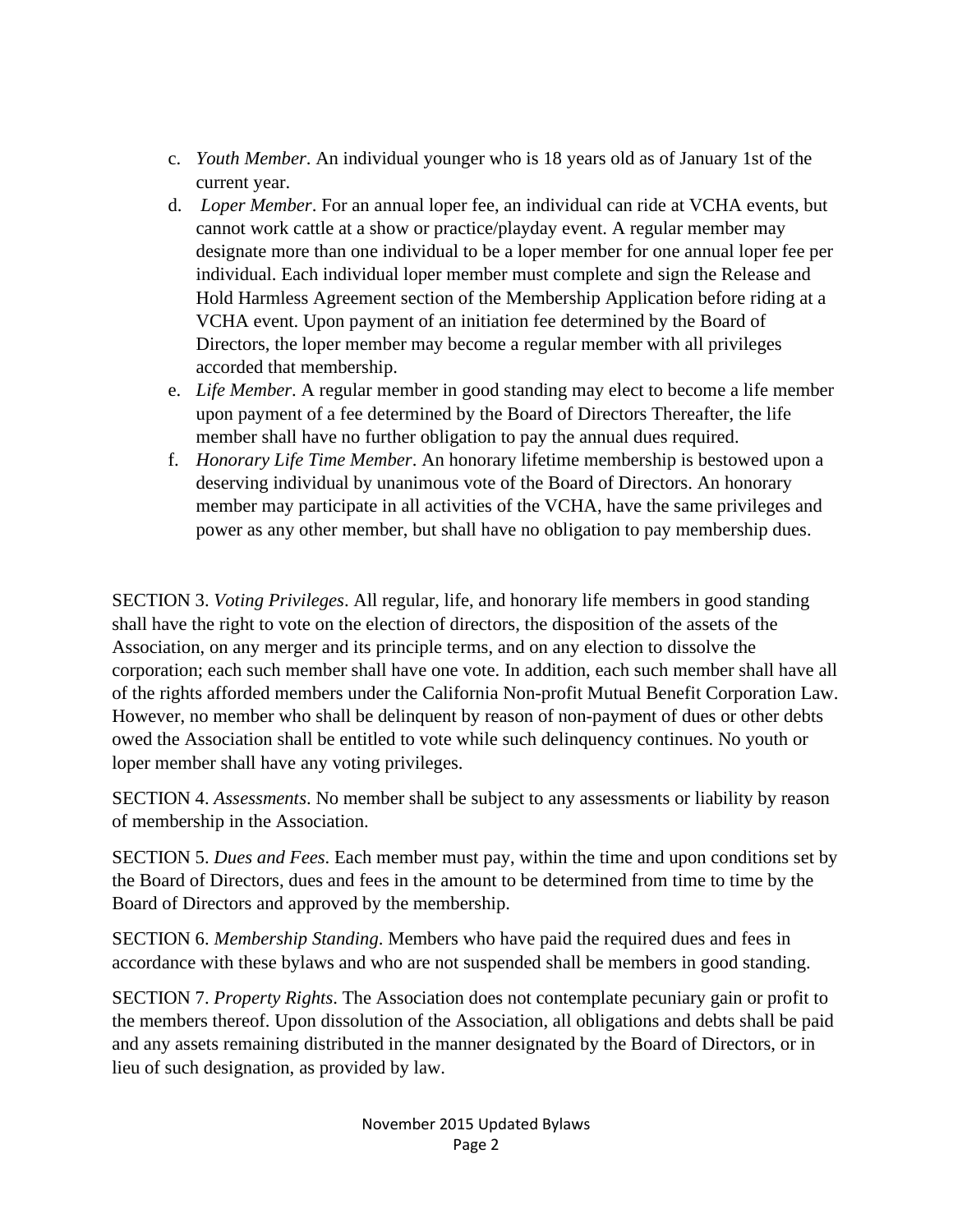SECTION 8. *Termination and/or Suspension of Membership*. A member shall be terminated on occurrence of any of the following events:

a. Resignation;

b. Expiration of the period of membership unless the membership is renewed upon the terms fixed by the Board of Directors;

c. Failure to pay dues or fees as determined by the Board of Directors within 60 days after they become due and payable;

d. Occurrence of any event that renders the member ineligible for membership or failure to satisfy membership qualifications;

e. Expulsion under these bylaws is based upon a good faith determination of the Board of Directors that the member failed in a serious and material manner to observe the rules of conduct of the Association or the NCHA or engaged in conduct materially and seriously prejudicial to the purpose and interest of the Association. A person whose membership is suspended shall not be considered a member during the period of suspension.

SECTION 9. *Procedure for Suspension and/or Expulsion*. If grounds appear to exist for expulsion or suspension of a member under Section 8 of these bylaws, the procedure set forth as follows:

- a. The member shall be given 15 days prior notice of the proposed expulsion or suspension and the reasons $(s)$  thereof. Notices shall be by any method of written correspondence;
- b. The member shall be given an opportunity to voice his/her opinion either orally or in writing at least 5 days before the effective date of the proposed expulsion or suspension. A hearing shall be held and the member's statement considered by the Board of Directors. The Board of Directors shall decide whether or not the member should be expelled or suspended;
- c. Any ruling by the Board of Directors resulting in suspension or expulsion may be appealed by the member to the general membership at a special meeting of the membership called at the request of the member in question, and duly noted pursuant to Article IV, Section 3 of these bylaws for the purpose of considering such an appeal.

Both the member and the Board of Directors shall have the opportunity to be heard by the membership, and the membership then shall vote by secret ballot on the issue(s) in question. It shall require a quorum of the membership as defined in Article IV Section 4 of these bylaws against expulsion or suspension to overrule the decision of the Board of Directors. If a quorum does not appear at the time and place designated for this special meeting, the action of the Board shall be final.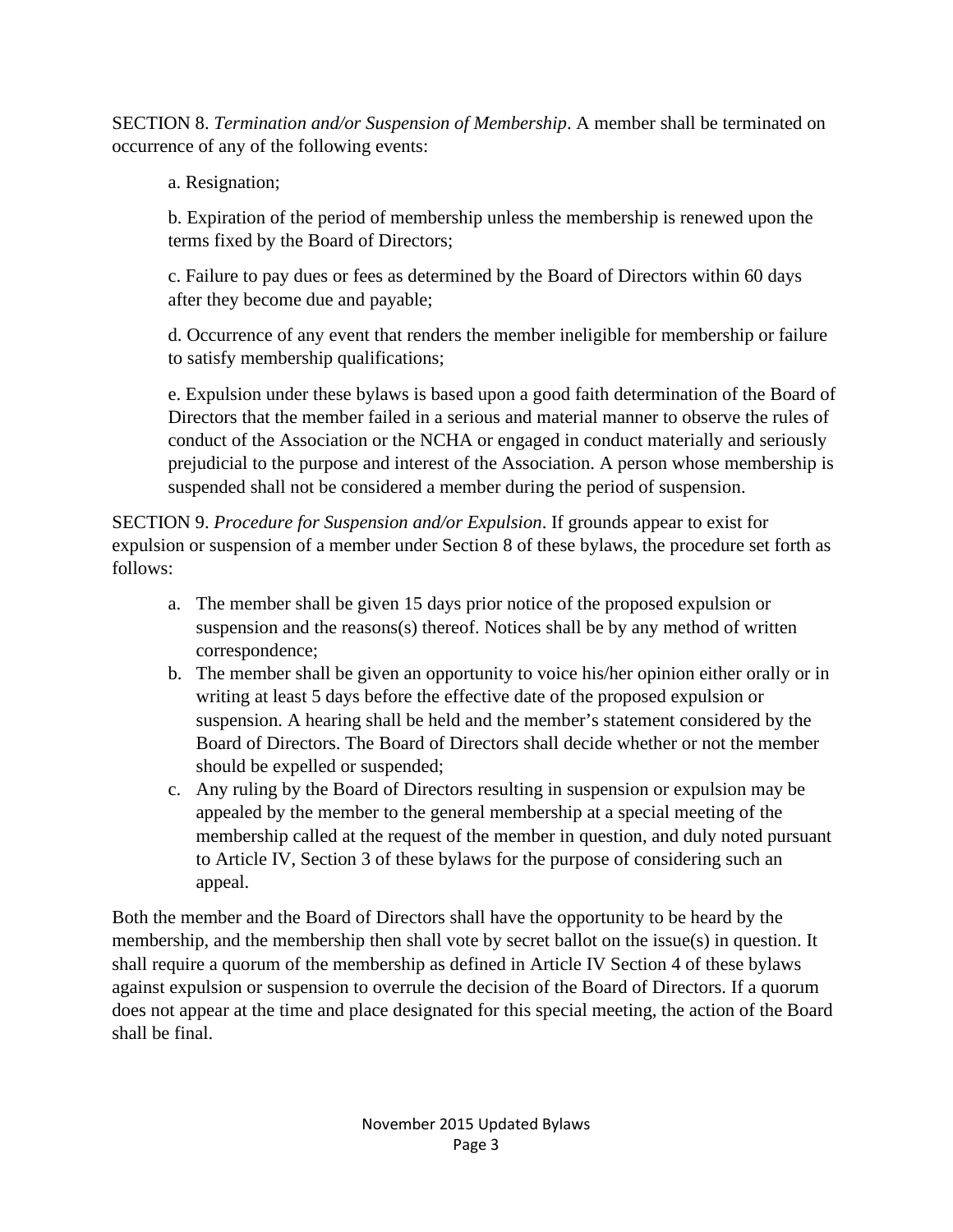SECTION 10. *Transfer of Membership*. Neither membership, nor any right arising from membership, shall be transferable. All membership rights shall cease upon a member's death or dissolution of the Association.

### **ARTICLE III Membership Dues**

SECTION 1*: Dues*. Each regular member, family member, loper member, and youth member's dues, in the amount determined by the Board of Directors, are due and payable by a date determined by the Board of Directors. Any new member paying dues after September 30 shall be considered paid in full for the following calendar year as specified in Article VII. New members shall be required to pay, in addition to the membership dues, a one-time initiation fee in an amount determined by the Board of Directors.

SECTION 2: *Delinquent Dues*. Required annual dues shall be considered delinquent if not paid by the post marked date determined by the Board of Directors. If dues are not paid by the determined date, the individual shall no longer considered a member in good standing of the VCHA and shall not be accorded the privileges associated with such membership. In order to be reinstated as a member in good standing, the individual shall be required to pay a late fee designated by the Board in addition to the normal annual dues.

## **ARTICLE IV Member Meetings**

SECTION 1: *Regular Membership Meeting(s).* There shall be an annual membership meeting of the Association during the course of each calendar year. Said meeting shall be held in November, at the time of the Awards Banquet, or on such date as designed by the Board of Directors.

SECTION 2: *Notice of the Regular Membership Meeting*. Notice of the meeting shall be given to each voting member in writing at least 10 days prior to said meeting.

SECTION 3: *Special Member Meetings*. Special meetings of the Association may be called by the President or the Board of Directors provided, that written notice of such a meeting shall be sent to all voting members in good standing at least 10 days prior to the date of the meeting and that said notice shall specify the general nature of the business to be transacted at said meeting; no other business may be transacted during said meeting.

SECTION 4*: Quorum*. Ten percent (10%) of the voting members shall constitute a quorum. However, if the Annual Meeting of the Membership is attended by less than one-third of the voting power, the only matters that may be voted on are those of which notice of their general nature was given.

SECTION 5: *Loss of Quorum*. Members present at a duly called or held meeting at which a quorum is present may continue to transact business until adjournment, even if enough members have withdrawn to leave less than a quorum, provided that any action (other than adjournment) is approved by a majority of the members required to constitute a quorum.

SECTION 6: *Parliamentary Rules*. The parliamentary rules as described in "Roberts Rules of Order" may be amended from time to time, shall govern all deliberations insofar as such rules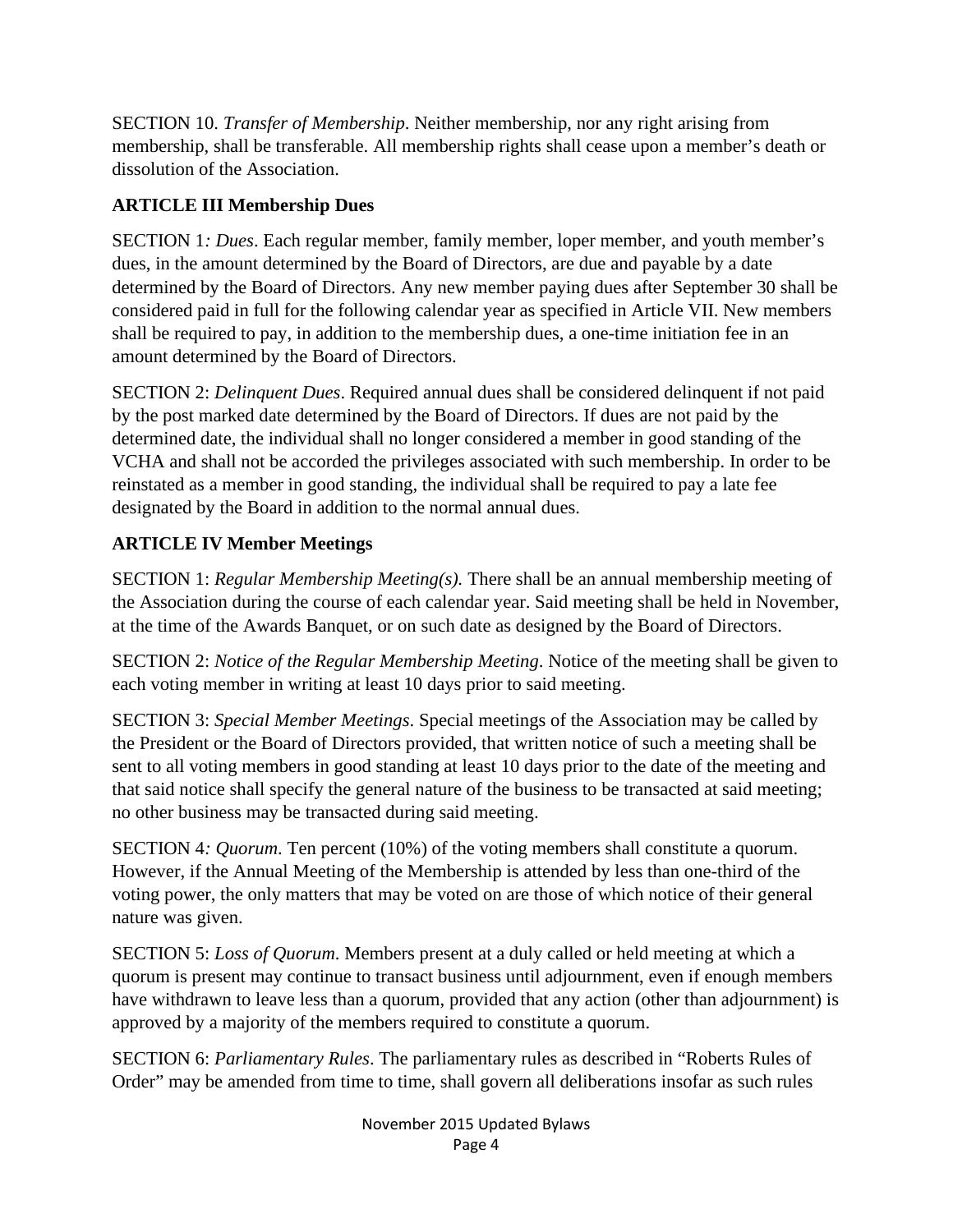are not inconsistent with, or not in conflict with, these Bylaws, NCHA Rules, the Articles of Incorporation of this corporation, or the California Nonprofit Mutual Benefit Corporation Law.

SECTION 7*: Manner of Casting Votes*. Voting may be by voice or ballot except that any election of Directors must be by written ballot.

SECTION 8: *Majority Vote Rule*. If a quorum is present, the affirmative vote of a majority of those entitled to vote and voting on any matter shall be the act of the members unless vote of a greater number is required by the California Nonprofit Mutual Benefit Corporation Law.

SECTION 9*: Order of Business*. The order of business at any meeting of the members shall be as follows:

- 1. Roll Call
- 2. Reading of the minutes
- 3. Treasurer's Report
- 4. Committee Reports
- 5. Election/ Appointments (if any)
- 6. Unfinished/ Old Business
- 7. New Business
- 8. Adjournment

## **ARTICLE V Board of Directors**

SECTION 1: *Number of Board Members*. The Board of Directors shall consist of nine voting members of the Association, in good standing. Eight positions shall be voted by ballot of the general membership. The ninth position shall be the immediate past president. If the past president is unable to serve in the succeeding year, there shall be nine elected positions for that year.

SECTION 2: *Term of Office*. Each director shall serve for a period of one year and may be reelected, as outlined in these bylaws.

SECTION 3: *Election*. The election of Directors shall be held each year by mailed ballot prior to, or at the annual membership meeting. Ballots shall be delivered to an appointed Board member who shall deliver the ballots to the Annual Membership Meeting. A tabulation committee or person appointed by the President shall count the ballots and the results of the election shall be announced at the Annual Membership Meeting. The new Directors shall assume office at the December board meeting. The December meeting shall include the current year's Directors as well as the newly elected Directors and be chaired by the current year's President. Upon completion of the business session of this meeting, the Directors not returning for another term shall be excused. The new Board of Directors shall then determine Directors to fill the offices of President, Vice President, Secretary, and Treasurer, and if necessary, these officers shall be chosen by majority vote of the Directors.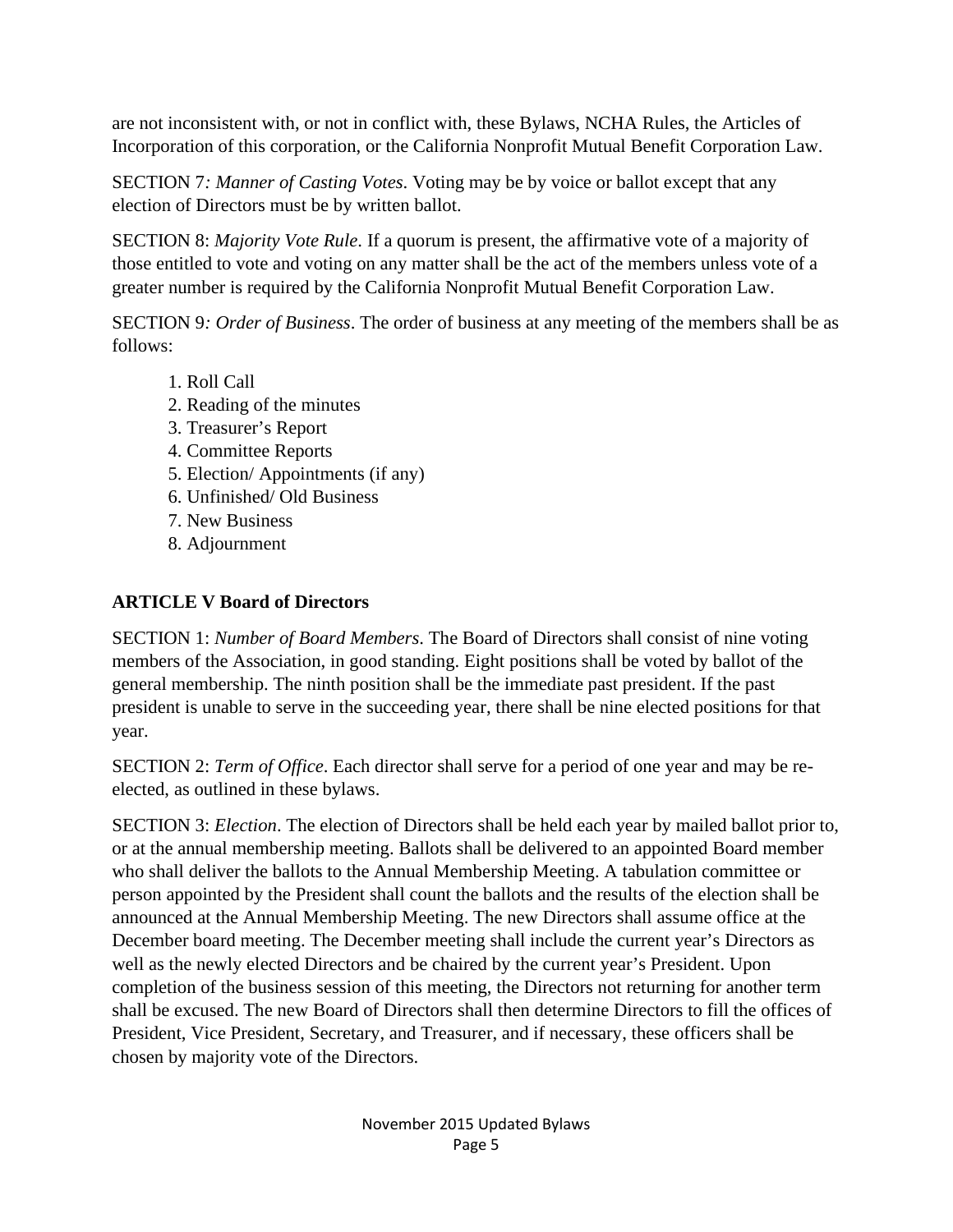Only voting members in good standing may hold office in the VCHA. No two members of the same immediate family may hold office of a financial nature (banking privileges) at the same time.

SECTION 4*: Vacancies*. When a vacancy occurs on the Board of Directors, for whatever reason, that position shall be filled by the Board nominating and approving, by a majority vote, a member of the VCHA in good standing. The member's acceptance shall constitute replacement of the vacant position and that Director shall serve the balance of the unexpired term of his/her predecessor in office.

SECTION 5: *Quorum.* Five members of the Board of Directors shall constitute a quorum for the transaction of any and all business which may come before it. If a quorum is present at the beginning of a meeting, the Board may continue to act by majority vote until adjournment notwithstanding the withdrawal of sufficient members to leave less than a quorum.

SECTION 6: *Powers*. The corporate powers of this Association shall be vested in the Board of Directors. The Directors, by majority vote, shall have power to incur indebtedness within the limits fixed by corporate laws of the State of California. The terms and amounts of such indebtedness shall be entered in the journal ledger of the corporation and reported at each meeting and entered in the minutes of such meetings.

#### SECTION 7: *Duties*.

- a. The duties of the Directors shall be to conduct, manage and control the affairs and business of the Association and to promulgate and enforce rules and regulations therefore not inconsistent with the laws and regulations of the Bylaws of the Association.
- b. The duty of the Directors shall be to keep complete records of all their meetings and acts of all proceedings of the members, and to present a full statement of the meetings showing in detail the assets and liabilities of the Association and the condition of its affairs.

SECTION 8*: Absence*. Any member of the Board of Directors who is unable to attend a board meeting shall telephone or email the President the reason for the absence. If a Director is absent from two consecutive board meetings for reasons which a majority of the Board find insufficient, his/her resignation may be requested. The Board shall then fill the vacancy caused by the resignation as provided by these bylaws.

SECTION 9*: Communications*. All members of the Board of Directors shall have access to receive email from, and respond to, email of the Board members. The Board of Directors may take any required or permitted action without a meeting, if all members of the Board shall individually or collectively consent in writing (email is acceptable) to such action. Such written consent or consents shall be filed with the minutes of the proceedings of the Board. Such action by written consent shall have the same force and effect as the unanimous vote of such directors. For purposes of this section only, "all members of the Board" does not include any "interested directors" as defined in Section 5233 of the Law.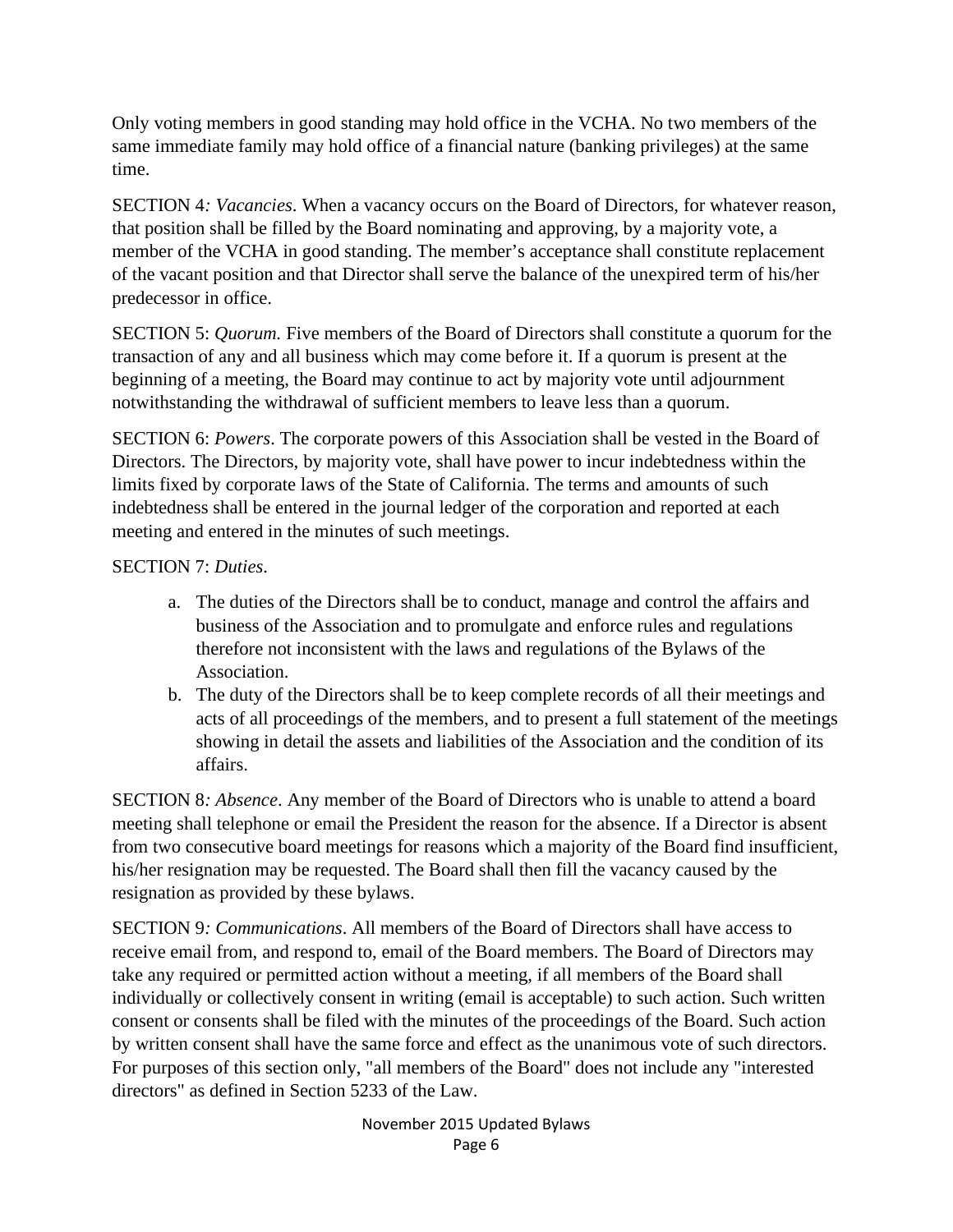### **ARTICLE VI Officers**

SECTION 1*: President*. The President shall be the chief officer of the organization and shall preside at all meetings of the Association and at the Board of Directors meetings. He/She shall have been a VCHA member for at least one year and be a member ex-officio of all committees. He/She shall also preside at such other times as he/she shall deem proper, communicate to the Association or the Board of Directors such matters and make suggestions as may, in his/her opinion, tend to promote the welfare and increase the usefulness of the Association. He/She shall perform such other duties as are necessary incident to the office of President or as may be prescribed by the Board of Directors.

SECTION 2: *Vice President*. In the absence of the President, the Vice President shall have the powers and shall perform the duties of the President and such other duties as prescribed by the Board of Directors.

SECTION 3: *Secretary*. The Secretary shall keep the minutes of all meetings. It shall be the Secretary's duty to give notice of and attend all meetings. The Secretary shall conduct correspondence and carry into execution all orders, votes, and resolutions not otherwise specified by the Board of Directors. The Secretary shall keep all records of membership, unless a Membership Chairperson has been appointed for that year.

SECTION 4: *Treasurer*. The Treasurer shall keep an account of all monies received and expended for the use of the Association and pay all bills as approved by the Board. The Treasurer shall deposit all sums received in the bank, or banks approved by the Board of Directors, and make a report at meetings or when called upon by the President. At the expiration of his/her term of the office, the Treasurer shall deliver to his/her successor all books, monies or other property, or in the absence of the Treasurer-elect, to the President.

SECTION 5: *Past President.* The immediate Past President shall remain as a member of the Board of Directors with voting privileges for one year after the term of office, or refer to Article V SECTION 1 and 2 of these Bylaws.

## **ARTICLE VII Calendar Year**

SECTION 1*: Calendar Year and Auditing Accounts*. The Association shall conduct its affairs on the calendar year basis, to begin January 1 and end December 31 of the same year. An annual auditing of the Association may be required as deemed necessary by the Board of Directors. The results shall be available to all members of the Association.

## **ARTICLE VIII Monthly Meetings**

SECTION 1*: Meetings of the Board of Directors*. A monthly meeting of the Board of Directors shall be held at a time designated by the President or by the majority of the Board of Directors. The date, location, and time shall be published in the monthly newsletter to enable any member in good standing the opportunity to join in the general business transactions of the Association.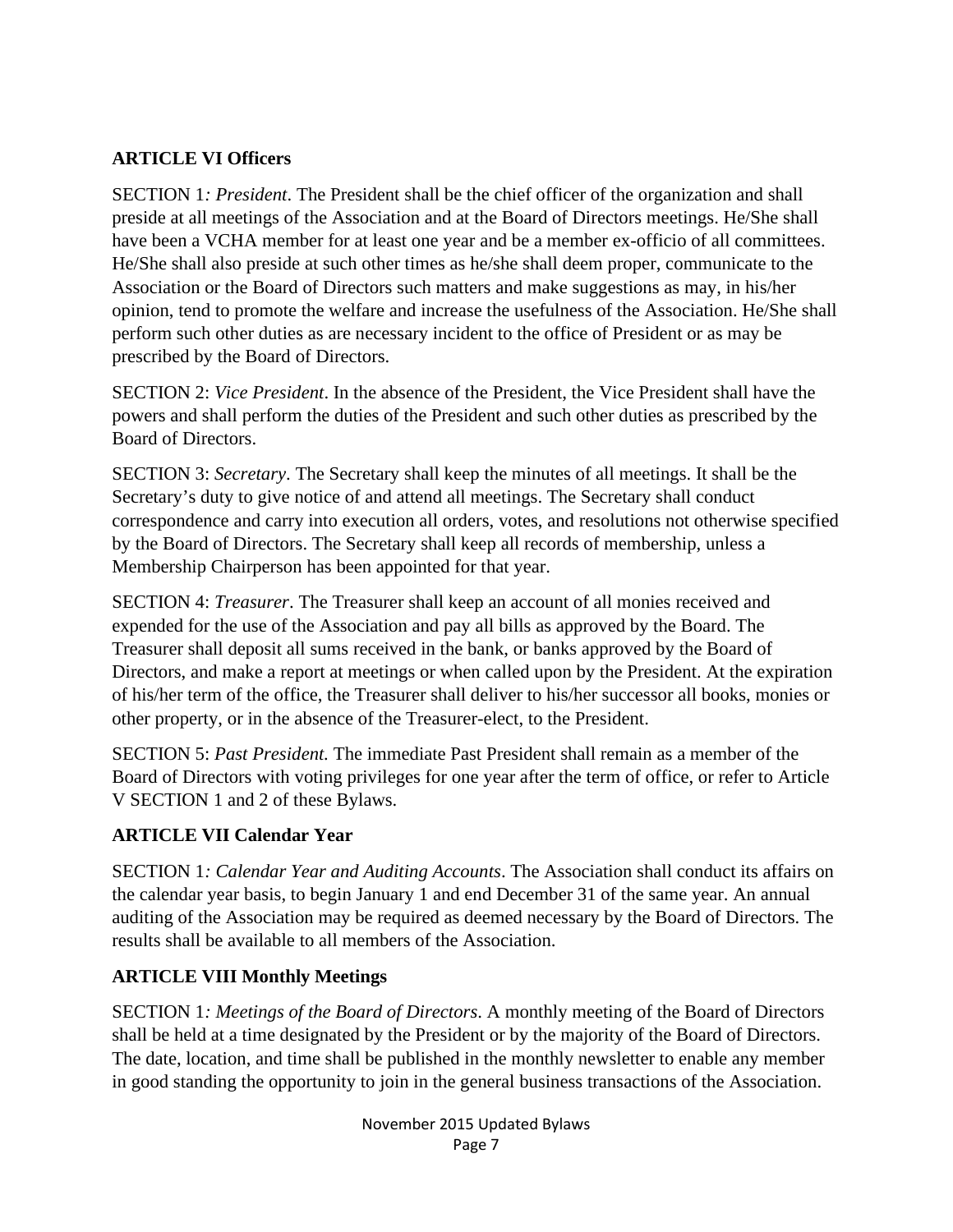### **ARTICLE IX Committees**

SECTION 1*: Appointment*. The President, along with all board members, shall annually appoint such standing committees as may be required by the Bylaws, and such special committees as deemed necessary.

SECTION 2. *Committees and Standing Committees*. Each committee shall have a Chairperson or Co-chair; committee members shall be appointed from the Board of Directors and the general membership.

- a. *Nominating Committee*. To be appointed on or before September 15th of each year and shall consist of three members. The committee is to report to the Board on the prospective nominees;
- b*. Media Committee*. To be appointed each year by the President and the Board of Directors. This position shall provide a variety of information to the membership through various media including a newsletter, emails, the web site, or other media.
- c. *Mini Series Show Committee*. To be appointed by the Board of Directors This committee shall organize, manage, and promote the Mini Series shows;
- d*. Practice and Playday Committee*. To be appointed each year by the President and the Board of Directors. The committee shall organize, manage, and promote evening or weekend practices and playdays;
- e. *Membership Committee*. This committee is responsible for preparing and continuously updating the Membership Roster of the Association, to create membership recruitment opportunities, and to serve as a liaison between the general membership and the board members;
- f. *Mini Series Judges Committee*. This committee is responsible for obtaining judges necessary for the Association's Mini Series shows;
- g*. Mini Series Year End Awards Committee*. This committee is responsible for creating ideas for the Mini Series awards program, proposing a budget for the Board approval, and providing an accounting of all receipts and disbursements associated with the event;
- h*. Year End Awards Banquet*. This committee is responsible for obtaining a date location, time, menu, and various costs for the Annual Awards banquet, This committee is also responsible for organizing and managing the Year End Awards Banquet including submitting a budget for Board approval and providing an accounting of all receipts and disbursements associated with the event;
- i. *Annual Fund Raiser (Silent Auction)*. This committee works in conjunction with the Awards Banquet and is responsible for obtaining donations of auction items, setting up the various items for display at the annual banquet, and collecting and